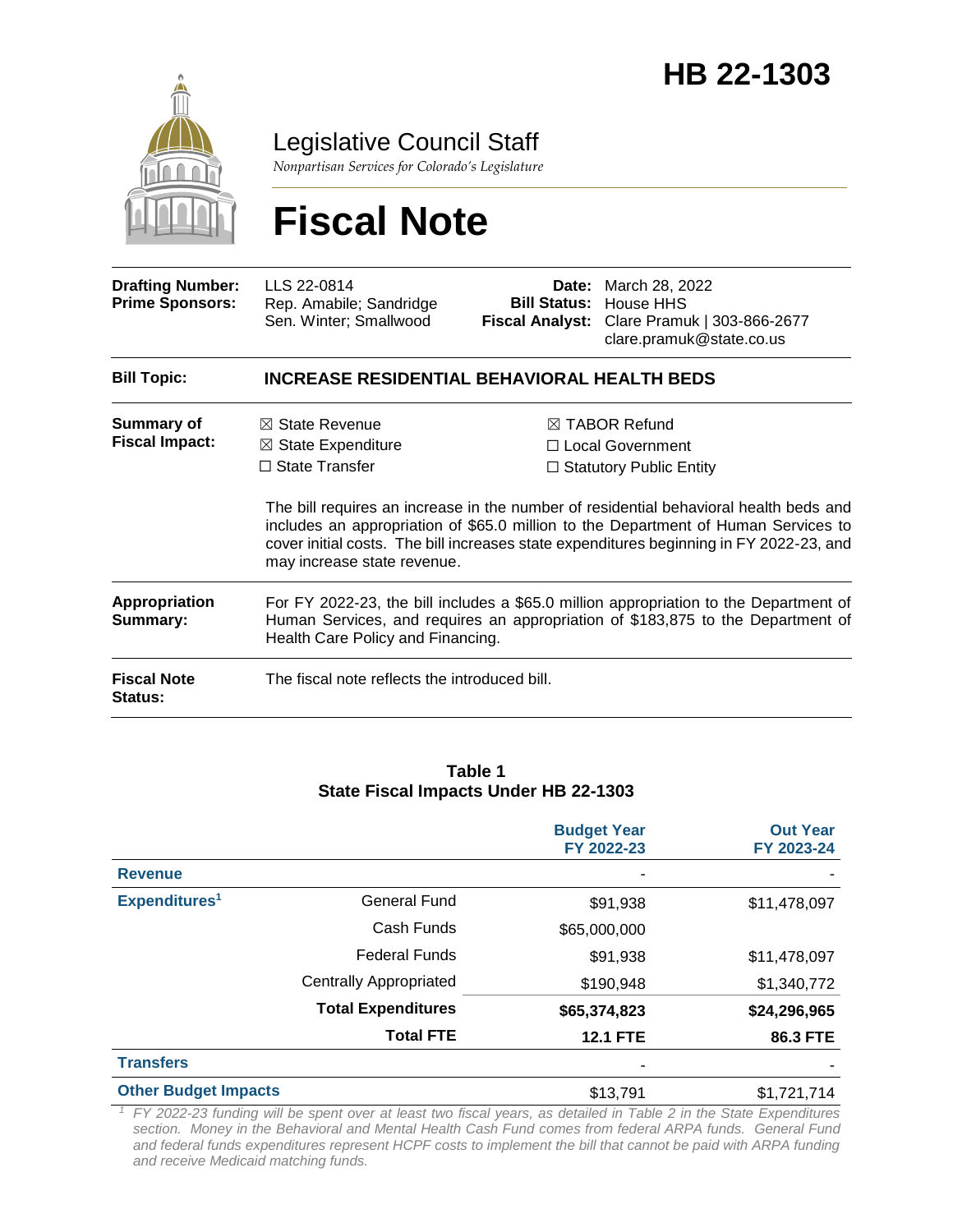## Page 2<br>March 28, 2022 **HB 22-1303**

## **Summary of Legislation**

The bill requires an increase in the number of residential behavioral health beds, creates a new Medicaid provider type, and includes an appropriation of \$65.0 million from the Behavioral and Mental Health Cash Fund in the Department of Human Services (CDHS).

**Mental Health Institute at Fort Logan beds.** The CDHS will renovate a building at the Colorado Mental Health Institute at Fort Logan to add at least 16 inpatient civil beds. The additional beds may be used for persons needing competency services until the waitlist for competency services is eliminated and the beds transitioned to civil beds.

**Mental health residential treatment facilities.** The bill creates the mental health residential treatment facility provider type. This is a facility operated by a behavioral health entity or an assisted living residence to serve individuals with a mental health disorder who need the support of the long-term residential setting. Under the bill, individuals with a severe mental illness or a dual diagnosis of mental illness and alcohol or substance use disorder must be prioritized. Mental health residential treatment facilities must offer at a minimum:

- assistance with medication;
- direct support personnel;
- intensive case management services;
- life skills training; and
- non-medical transportation.

**Residential treatment beds.** By July 1, 2023, the CDHS and the Department of Health Care Policy and Financing (HCPF) are required to jointly create, develop, or contract to add at least 125 beds at mental health residential treatment facilities throughout the state based on need. When available, the CDHS is required to use existing properties. The CDHS and HCPF are required to collaborate to ensure that the beds are eligible for Medicaid.

**Licensing.** On or after July 1, 2022, mental health residential treatment facilities must be licensed by the CDHS or the Colorado Department of Public Health and Environment (CDPHE) with some exceptions. On and after July 1, 2023, the Behavioral Health Administration (BHA) is responsible for licensing mental health home- and community-based waiver residential treatment facilities. The BHA is required to promulgate rules establishing minimum standards for the operation and licensing of mental health residential treatment facilities.

### **Background**

**ARPA funds.** The Behavioral Health Transformational Task Force recommended that the General Assembly invest in adult inpatient and residential care to provide integrated care to serve people with serious mental illness or chronic behavioral health needs using federal American Rescue Plan Act (ARPA) funds (Recommendation C). The recommendations can be found here: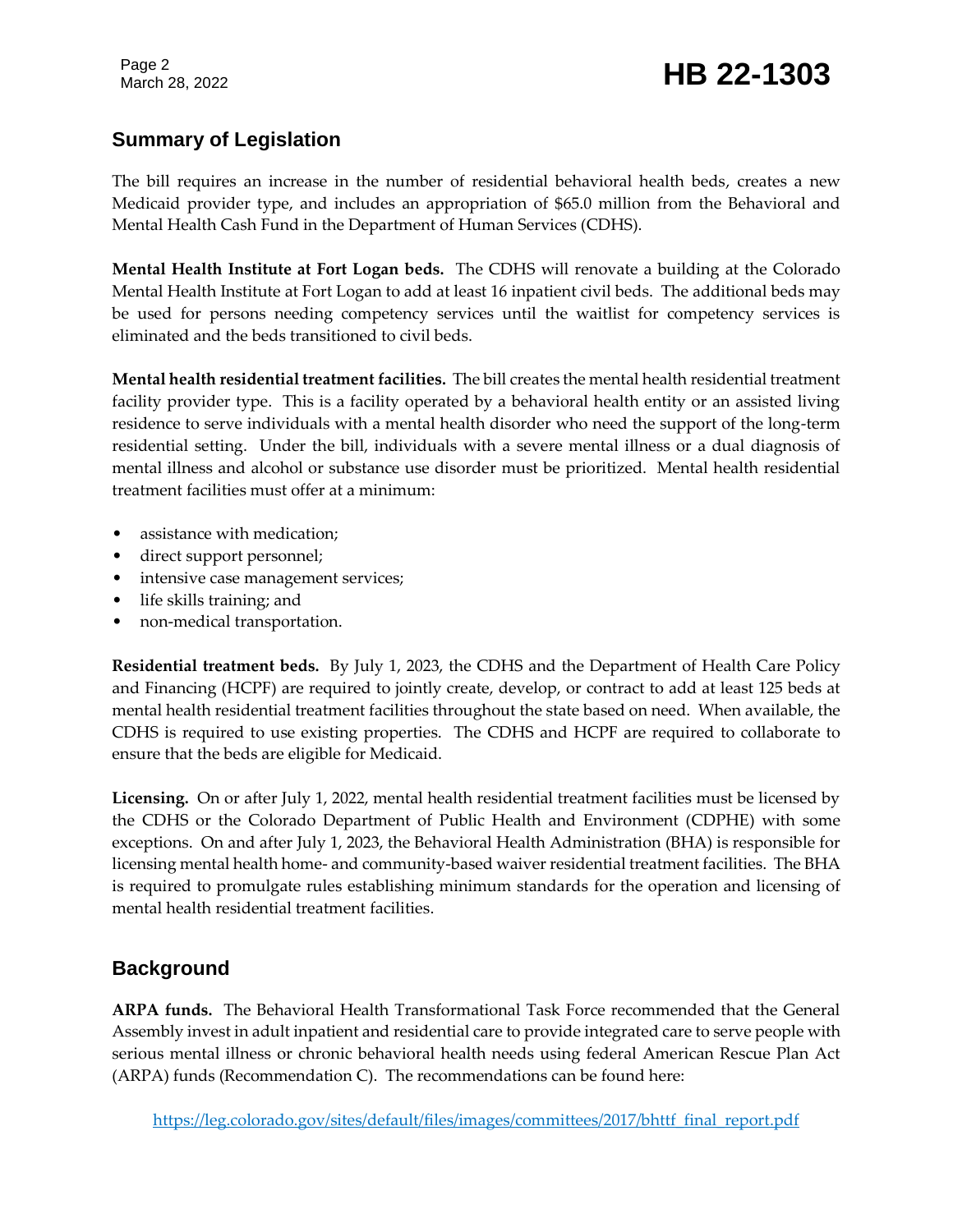Page 3

## Page 3<br>March 28, 2022 **HB 22-1303**

**Mental health institutes.** The CDHS operates two state hospitals serving the mentally ill in Colorado, the Colorado Mental Health Institute at Fort Logan in Denver which has 94 adult inpatient beds and the Colorado Mental Health Institute at Pueblo which has 516 beds for adults, adolescents, and geriatric patients.

**Behavioral Health Administration.** House Bill 22-1278 creates the BHA in the CDHS and transfers the regulation of recovery residences and the licensing of behavioral health entities from the CDPHE to the BHA. The BHA will begin licensing functions on July 1, 2023.

### **Assumptions**

The CDHS will create 16 residential beds at the Mental Health Institute in Fort Logan. For the 125 transitional beds, 18 will be created at CDHS-owned group home facilities, and the remaining 107 will be contracted for in coordination with HCPF utilizing waiver funding.

The fiscal note assumes that federal approval for Medicaid coverage of the residential mental health treatment benefit will be received prior to July 1, 2023.

### **State Revenue**

To the extent that new treatment facilities seek licensure, state revenue from fees will increase. Any such increase is expected to be minimal and will be subject to TABOR.

### **State Expenditures**

The bill increases expenditures by \$13,621,860 in FY 2022-23 and \$51,294,431 in FY 2023-24. CDHS expenditures are initially paid from the Behavioral and Mental Health Cash Fund. HCPF expenditures are paid from General Fund and federal funds. Expenditures are shown in Table 2 and detailed below.

| <b>Cost Components</b>                        | FY 2022-23 | FY 2023-24 |
|-----------------------------------------------|------------|------------|
| <b>Department of Human Services-Oversight</b> |            |            |
| <b>Personal Services</b>                      | \$467,600  | \$467,600  |
| <b>Operating Expenses</b>                     | \$9,450    | \$9,450    |
| <b>Capital Outlay Costs</b>                   | \$43,400   |            |
| <b>Systems Support</b>                        | \$100,000  | \$100,000  |
| Centrally Appropriated Costs <sup>1</sup>     | \$112,103  | \$112,103  |
| FTE - Personal Services                       | 7.0 FTE    | 7.0 FTE    |
| <b>CDHS Oversight Subtotal</b>                | \$732,553  | \$689,153  |

#### **Table 2 Expenditures Under HB 22-1303**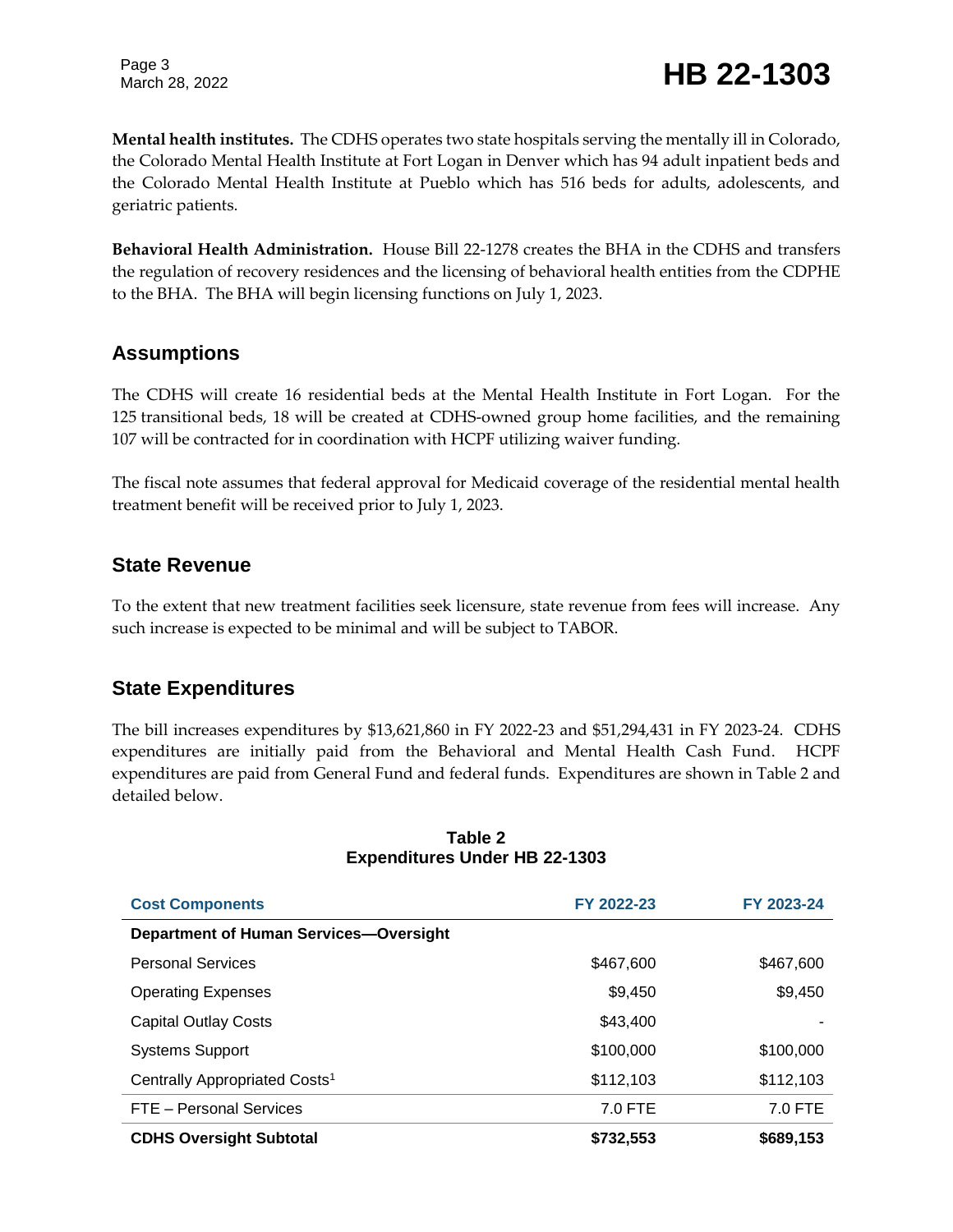## March 28, 2022 **HB 22-1303**

| Table 2 |                                       |
|---------|---------------------------------------|
|         | Expenditures Under HB 22-1303 (Cont.) |

| Fort Logan Renovation and Operations-CDHS |              |              |
|-------------------------------------------|--------------|--------------|
| <b>Personal Services</b>                  |              | \$3,532,514  |
| <b>Operating Expenses</b>                 |              | \$79,920     |
| <b>Capital Outlay Costs</b>               |              | \$365,800    |
| Renovation                                | \$10,683,678 |              |
| <b>Contract Medical Professionals</b>     |              | \$1,065,468  |
| <b>Laboratory Operating Costs</b>         |              | \$230,000    |
| <b>Outside Medical Costs</b>              |              | \$146,620    |
| <b>Pharmaceutical Costs</b>               |              | \$227,760    |
| Centrally Appropriated Costs <sup>1</sup> |              | \$930,184    |
| FTE - Personal Services                   |              | 59.2 FTE     |
| <b>CDHS Fort Logan Subtotal</b>           | \$10,683,678 | \$6,578,266  |
| <b>Group Homes-CDHS</b>                   |              |              |
| <b>Personal Services</b>                  |              | \$758,091    |
| <b>Operating Expenses</b>                 |              | \$19,980     |
| <b>Capital Outlay Costs</b>               |              | \$93,000     |
| <b>Outside Medical Costs</b>              |              | \$164,947    |
| <b>Pharmaceutical Costs</b>               |              | \$256,230    |
| Room and Board                            |              | \$2,301,075  |
| Centrally Appropriated Costs <sup>1</sup> |              | \$216,259    |
| FTE - Personal Services                   |              | 14.8 FTE     |
| <b>CDHS Group Homes Subtotal</b>          |              | \$3,809,582  |
| <b>Contracted Beds-CDHS</b>               |              |              |
| Medicaid State Plan                       |              | \$6,410,138  |
| 1915(c) Eligible Patients                 |              | \$10,488,783 |
| <b>Contract Full Case Rate</b>            | \$1,586,000  |              |
| <b>CDHS Contracted Beds Subtotal</b>      | \$1,586,000  | \$16,898,921 |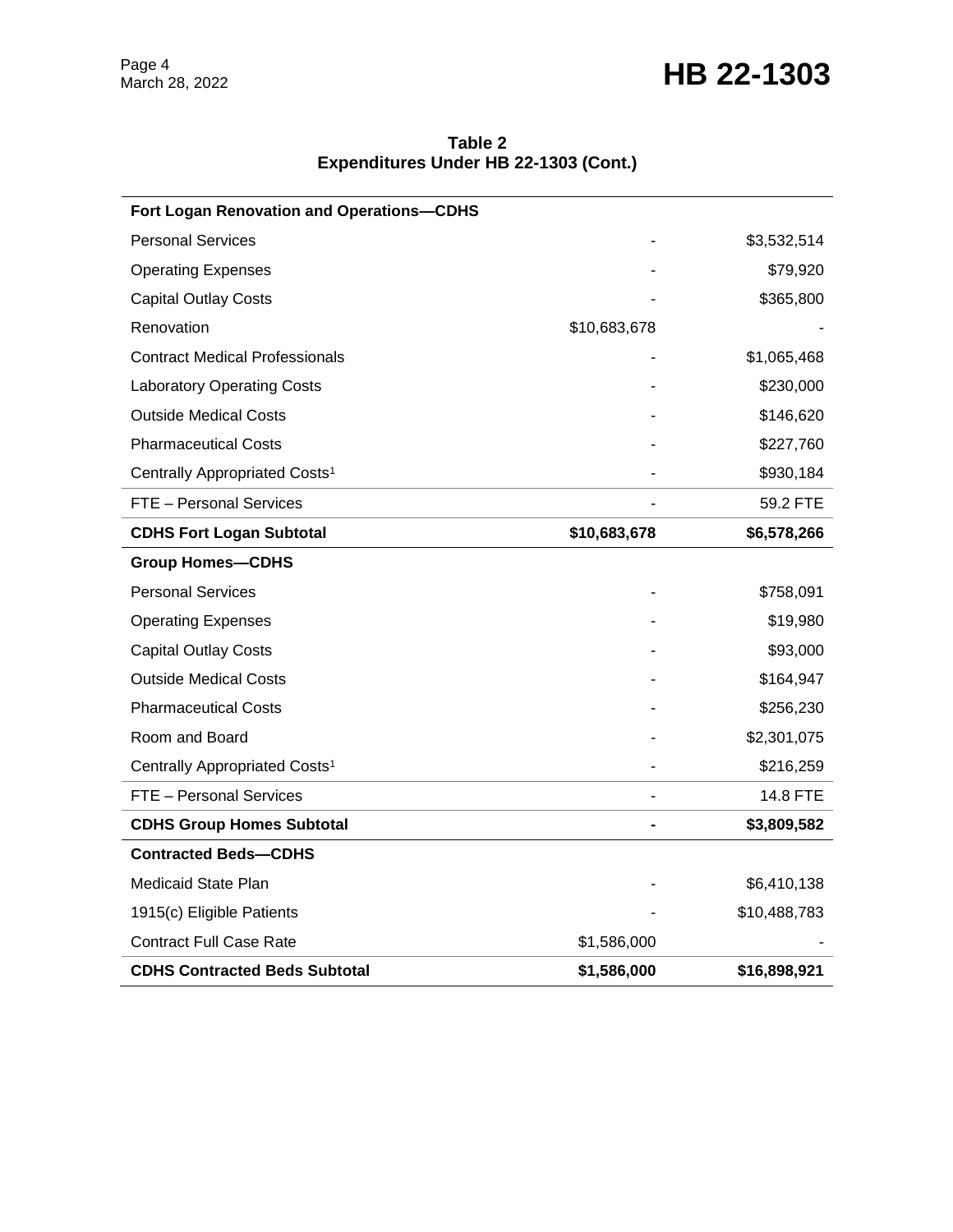## Page 5<br>March 28, 2022 **HB 22-1303**

| <b>Facilities Management-CDHS</b>         |                  |                 |              |
|-------------------------------------------|------------------|-----------------|--------------|
| <b>Personal Services</b>                  |                  | \$140,482       | \$140,482    |
| <b>Operating Expenses</b>                 |                  | \$4,455         | \$4,455      |
| <b>Capital Outlay Costs</b>               |                  | \$18,600        |              |
| <b>Utilities</b>                          |                  | \$91,055        | \$91,055     |
| <b>Operating Expenses</b>                 |                  | \$39,100        | \$39,100     |
| <b>Tools and Equipment</b>                |                  | \$58,220        |              |
| Vehicle Lease                             |                  | \$4,996         | \$4,996      |
| Centrally Appropriated Costs <sup>1</sup> |                  | \$45,650        | \$45,650     |
| FTE - Personal Services                   |                  | 3.3 FTE         | 3.3 FTE      |
| <b>Facilities Management Subtotal</b>     |                  | \$402,558       | \$325,738    |
| <b>CDHS Subtotal</b>                      |                  | \$13,404,789    | \$28,301,660 |
| <b>CDHS FTE Subtotal</b>                  |                  | <b>10.3 FTE</b> | 84.3 FTE     |
| <b>Health Care Policy and Financing</b>   |                  |                 |              |
| <b>Personal Services</b>                  |                  | \$168,775       | \$184,118    |
| <b>Operating Expenses</b>                 |                  | \$2,700         | \$2,700      |
| <b>Capital Outlay Costs</b>               |                  | \$12,400        |              |
| <b>Medical Services Premiums</b>          |                  |                 | \$22,769,375 |
| Centrally Appropriated Costs <sup>1</sup> |                  | \$33,196        | \$36,578     |
| FTE - Personal Services                   |                  | 1.8 FTE         | 2.0 FTE      |
| <b>HCPF Subtotal</b>                      |                  | \$217,071       | \$22,992,771 |
|                                           | <b>Total</b>     | \$13,621,860    | \$51,294,431 |
|                                           | <b>Total FTE</b> | <b>12.1 FTE</b> | 86.3 FTE     |

**Table 2 Expenditures Under HB 22-1303 (Cont.)**

<sup>1</sup>*Centrally appropriated costs are not included in the bill's appropriation.*

**Department of Human Services***.* The CDHS will have an increase of \$13.4 million in FY 2022-23 and \$28.3 million in FY 2023-24 from the Behavioral and Mental Health Cash Fund to implement the provisions of the bill.

 **Oversight.** The CDHS requires 7.0 FTE to create program contracts, draft the requirements for services, coordinate referrals, manage records, coordinate transfers to placements, ensure program quality, track data and provide ongoing monitoring of the program and facilities. Annual systems support costs will cover increases in user licenses, interfaces, and remote hosting for information technology systems. Standard operating and capital outlay costs are included.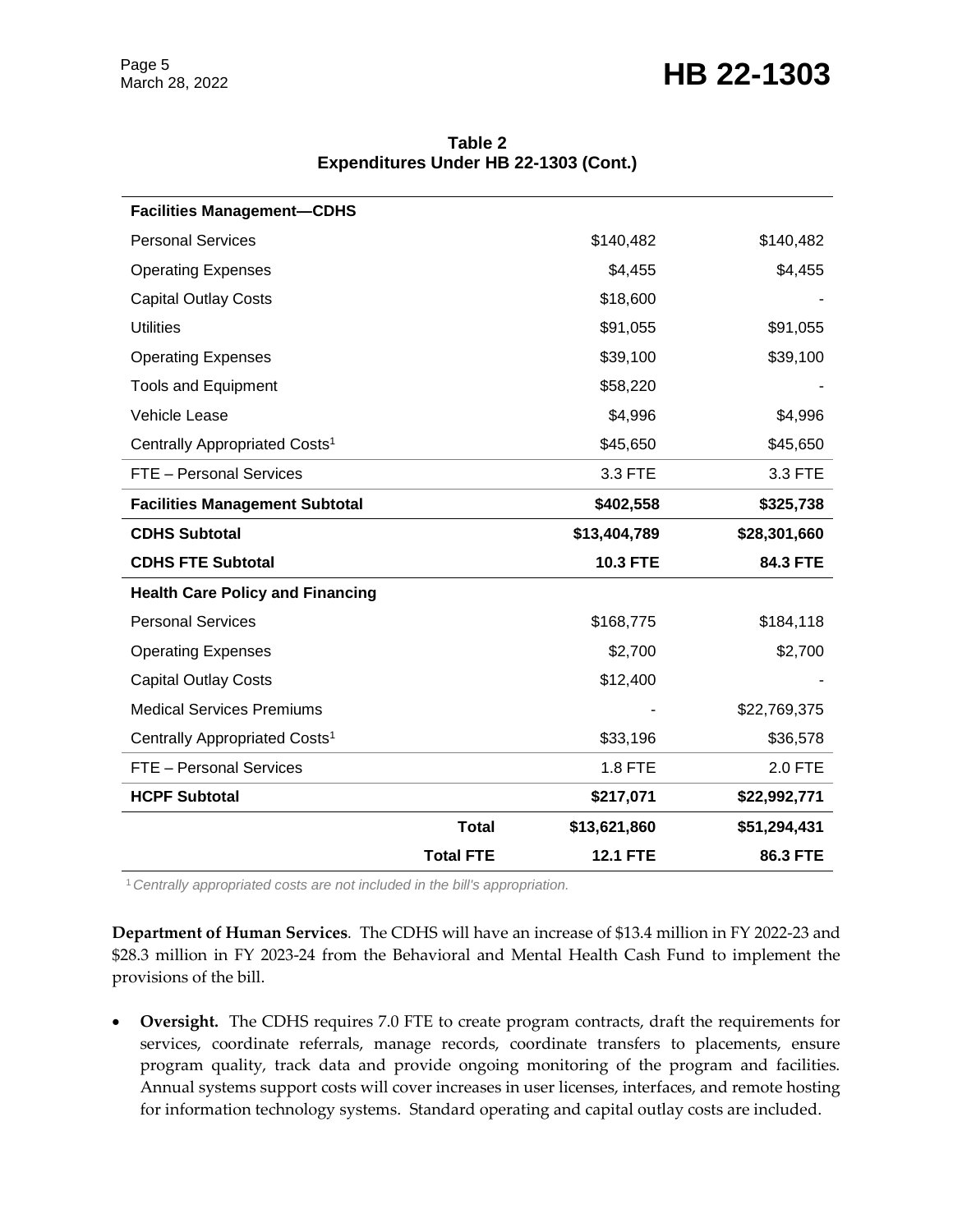Page 6

## Page 6<br>March 28, 2022 **HB 22-1303**

- **Fort Logan renovation and operations.** The first project will be the renovation of a facility at Colorado Mental Health Institute at Fort Logan in FY 2022-23. Costs in the first year include professional services, construction, equipment, furnishing, and communications as well as miscellaneous and contingency costs. Beginning in FY 2023-24, the facility will be fully staffed with 59.2 FTE to serve the 16 new beds. The Fort Logan facility will be a hospital level 24/7 facility with staff providing intensive psychiatric services. The staffing levels are prescribed by Joint Commission accreditation standards for mental health institutions.
- **Group homes.** The CDHS will reopen three group homes July 1, 2023, two in Pueblo and one in Broomfield, which will add 18 beds. These facilities will have 14.8 FTE beginning in FY 2023-24. The renovation costs for these facilities are included in the renovation of the Fort Logan facility and the maintenance are included in the facilities management section.
- **Contracted beds.** The remaining 107 beds will be contracted by the CDHS with HCPF seeking waiver approval for federal funding. For FY 2022-23, 20 beds are expected to be contracted at a full case rate of \$650 per day until Medicaid waiver funding is available. The fiscal note assumes 100 percent capacity of the beds between March 1, 2023, and June 30, 2023. Beginning in FY 2023-24, 107 beds will be contracted and paid for by Medicaid, estimated at a per day cost of \$325 for State Plan-eligible individuals and \$542 for home- and community-based services waiver-eligible individuals.
- **Facilities management.** The Division of Facilities Management will add 3.3 FTE to service all of the new facilities including providing support during the renovation. Costs include a one-time expenditure tools and equipment and a vehicle lease. Operating costs and utilities for the Fort Logan beds and group homes are included in this section.

**Health Care Policy and Financing.** HCPF requires 2.0 time-limited FTE starting July 1, 2022, through June 30, 2025, to assist in the development and management of a residential mental health benefit for individuals with serious mental health needs or chronic behavioral health concerns. These staff will seek federal authorization required to support this new benefit, and work with the CDHS to support the ongoing partnership in this initiative. Beginning in FY 2023-24, federal Medicaid funds are expected to support the 107 contracted beds, split evenly between the General Fund and federal funds and reappropriated to the CDHS. Standard operating and capital outlay costs are included.

**Department of Public Health and Environment/Behavioral Health Administration.** The CDPHE may have an increase in facilities seeking licensure as assisted living residences which will increase its workload. Any increase can be addressed within existing resources. Starting in FY 2023-24, this workload increase will shift to the Behavioral Health Administration in the CDHS.

**Centrally appropriated costs.** Pursuant to a Joint Budget Committee policy, certain costs associated with this bill are addressed through the annual budget process and centrally appropriated in the Long Bill or supplemental appropriations bills, rather than in this bill. These costs, which include employee insurance and supplemental employee retirement payments, are shown in Table 2.